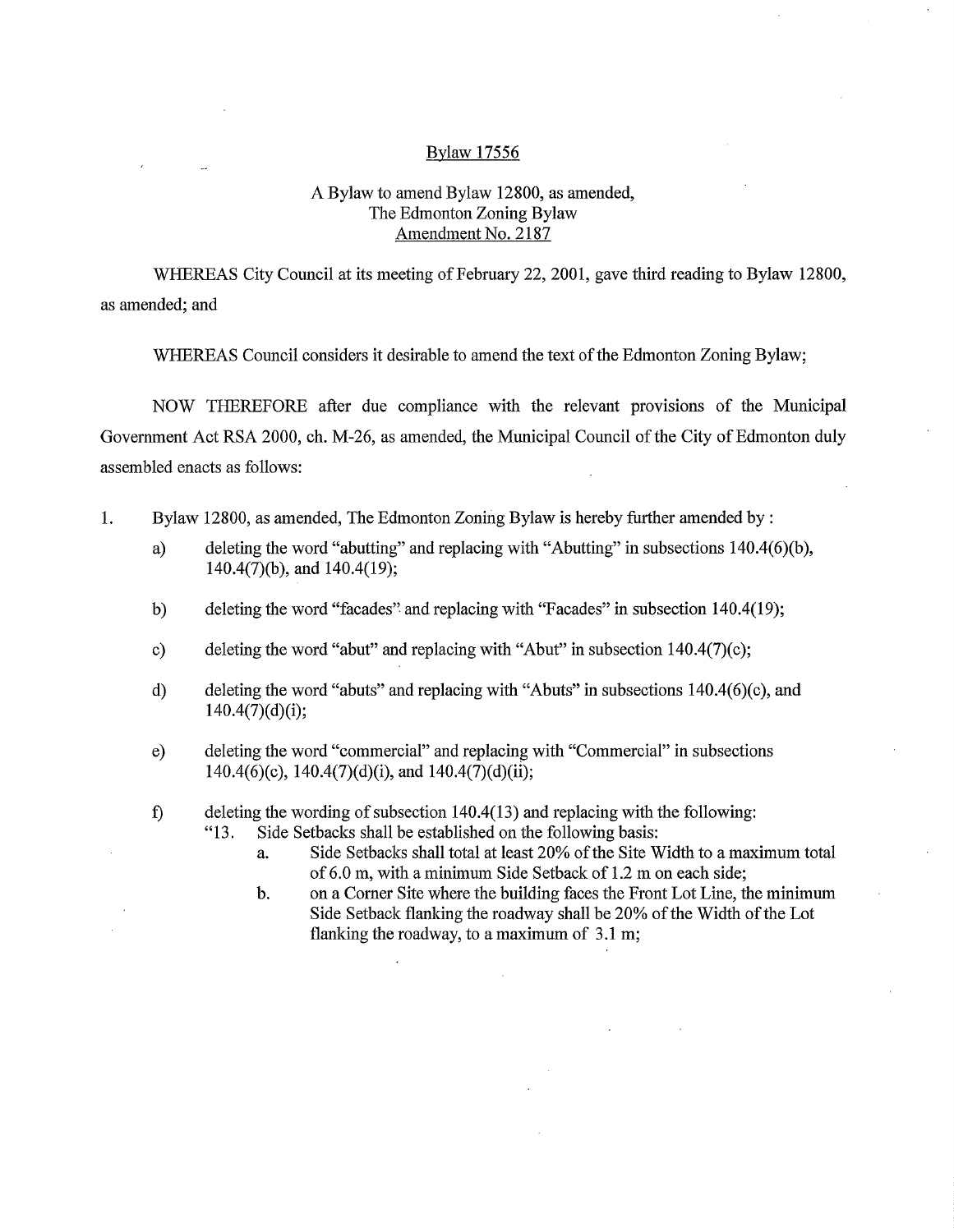- c. on a Corner Site where the building faces the flanking Side Lot Line, the minimum Side Setback Abutting the flanking Side Lot Line shall be 2.0 m. However, if a building facing the flanking Side Lot Line has an attached Garage that faces the flanking Side Lot Line, the Side Setback from the flanking Side Lot Line to the Garage shall be a minimum of 4.5 m; and
- d. on a Comer Site where the building faces the flanking Side Lot Line, Row Housing, Stacked Row Housing and Apartment Housing shall provide a minimum interior Side Setback of 3.0 m.";

adding subsection 140.4(16) as follows and renumber accordingly:  $g)$ 

"16. Notwithstanding subsection 47.4 and subsection 47.5 of this Bylaw, on a Corner Site where Row Housing faces the flanking Side Lot Line, Private Outdoor Amenity Area shall be provided as follows:

- a. a minimum of  $15 \text{ m}^2$  per Dwelling at Grade;
- b. Private Outdoor Amenity Area may be provided in the Front Yard, provided that the Front Yard does not Abut an arterial road, and is Setback a minimum of 1.0 m from the Front Lot Line. In the case where Private Outdoor Amenity Area is provided in the Front Yard, the Private Outdoor Amenity Area shall be defined either through a decorative fence, or through landscaped elements such as planters, hedges and hard and soft surface treatments; and
- c. the width and length of any Private Outdoor Amenity Area shall not be less than 3.0 m.";
- h) adding subsection 140.4(17) as follows and renumber accordingly:
	- "17. Rooftop Terraces shall be developed in accordance with the following Stepback regulations:
		- a. On an Interior Site, the minimum Stepback shall be:
			- i. 1.0 m from any building Façade facing a Front Lot Line;
			- ii. 2.0 m from any building Façade facing a Rear Lot Line;
			- 1.0 m from any building Facade facing a Side Lot Line, where the iii. Site Width is less than 10.0 m; and
			- iv. 2.0 m from any building Façade facing a Side Lot Line, where the Site Width is 10.0 m or greater.
		- b. On a Corner Site, a minimum Stepback shall be:
			- i. 1.0 m from any building Façade facing a public roadway, excluding a Lane;
			- 2.0 m from any building Façade facing a Rear Lot Line; ii.
			- 1.0 m from any building Façade facing a Side Lot Line not facing a iii. public roadway, where the Site Width is less than 10.0 m; and
			- iv. 3.0 m from any building Façade facing a Side Lot Line not facing a public roadway, where the Site Width is 10.0 m or greater.";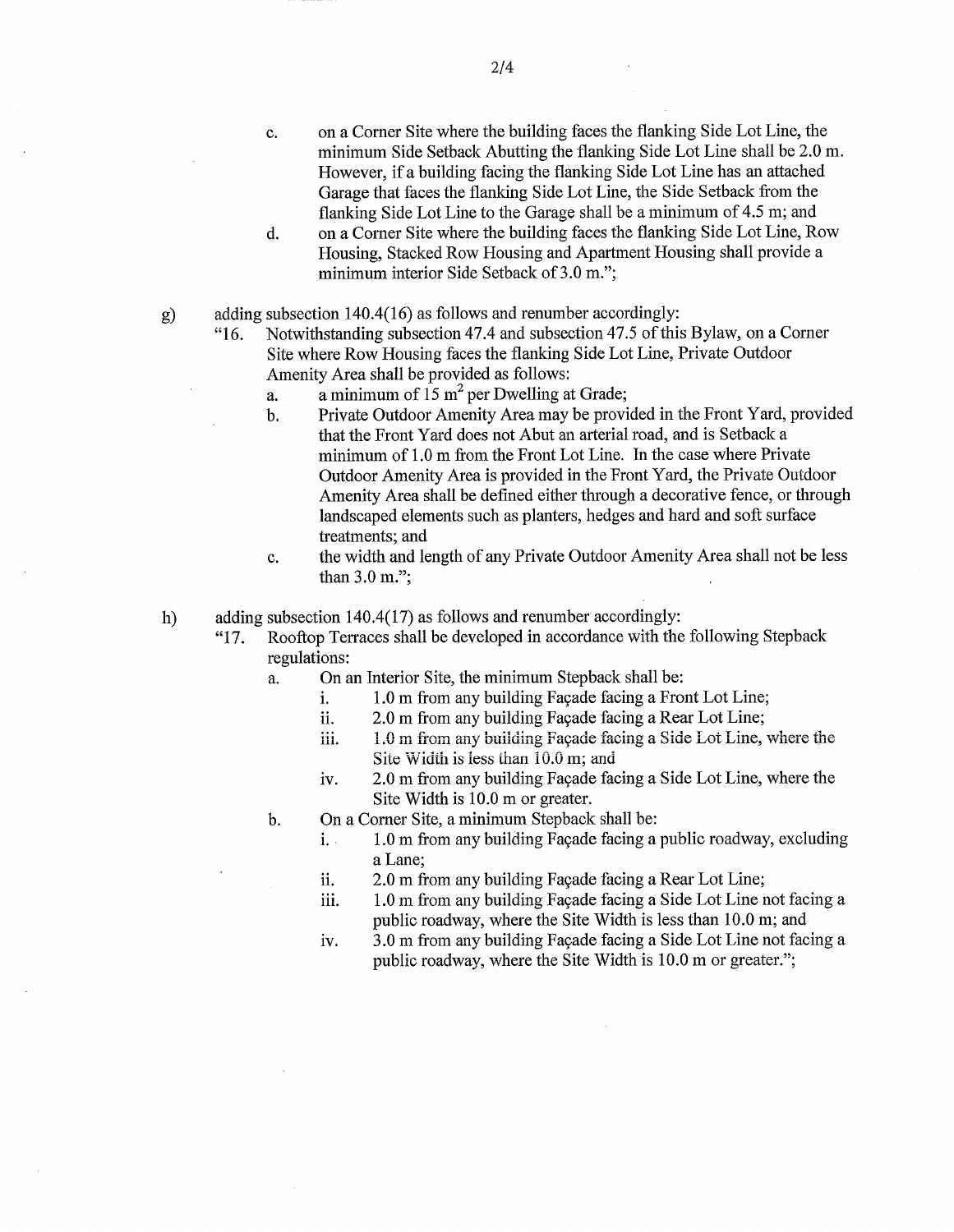- i) adding subsection 140.4(18) as follows and renumber accordingly:
	- "18. Notwithstanding Section 44 of this Bylaw, on a Corner Site where Row Housing, Stacked Row Housing, or Apartment Housing face the flanking Side Lot Line, single Storey Platform Structures, verandas and porches may project into the flanking Side Setback a maximum of 1.5 m, provided a Tree Lined Boulevard is present along the roadway adjacent to the flanking Side Lot Line. Where eaves are designed as an integral part of a veranda or porch, eaves may project an additional 0.3 m into a required flanking Side Setback.";
- j) deleting the newly renumbered subsection 140.4(19) and replacing with the following:<br>"19. In addition to the Landscaping regulations of Section 55 of this Bylaw, where r
	- In addition to the Landscaping regulations of Section 55 of this Bylaw, where new development consists of replacement or infill within areas of existing housing, Landscaping shall be implemented as a component of such new development in order to:
		- a. replace vegetation removed during construction;
		- b. reinforce an established Landscaping context in the area.;
		- c. soften edges and transitions between the street and the structure; and
		- d. for Row Housing, Stacked Row Housing and Apartment Housing screen the portion of the building facing an interior Side Lot Line.";
- k) deleting the newly renumbered subsection 140.4(21) and replacing with the following: "21. Each Dwelling within Semi-detached Housing and Row Housing shall be individually defined on all Façades through a combination of architectural features that may include variations in the rooflines, non-repetitive window spacing, projection or recession of the Façade, porches or entrance features, building materials, colour, or other treatments.";
- 1) adding subsection 140.4(23) as follows and renumber accordingly:
	- "23. On Corner Sites, where Row Housing, Stacked Row Housing, and Apartment Housing face the flanking Side Lot Line, the Façade of the principal building facing the interior Side Lot Line shall include design techniques including, but not limited to, the use of varied roof lines, variations in building Setbacks and articulation of building Façades, in order to minimize the perception of massing, eliminate large uninterrupted expanses of wall and provide visual interest when the structure is viewed from an adjacent Lot.";
- m) adding the following to the end of the newly renumbered subsection 140.4(24): "However, Row Housing and Stacked Row Housing shall orient a minimum of one entrance door or entrance feature towards each adjacent public roadway, other than a Lane. Sliding patio doors shall not serve as the entrance door or entrance feature.";